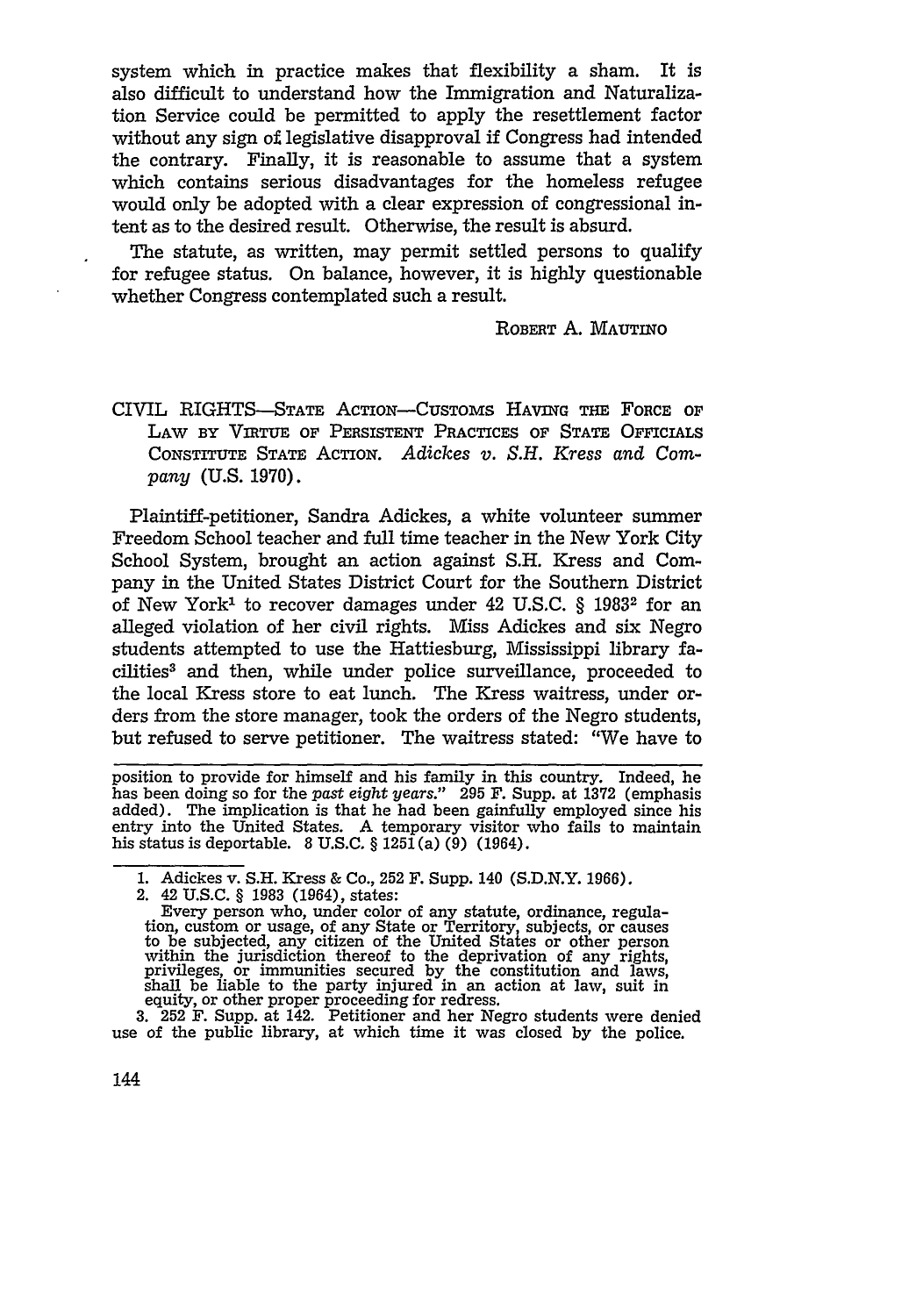serve Negroes, but we are not serving whites who come in with them."4 After refusal of service, Miss Adickes and her students left the store, whereupon she was immediately arrested and charged with vagrancy.<sup>5</sup>

Miss Adickes alleged that she had been deprived of her right under the equal protection clause of the fourteenth amendment not to be discriminated against on the basis of race. $6$  Her complaint set out two counts; one charged that Kress denied her the equal enjoyment of a place of public accommodation because of her association with Negroes and the second alleged that Kress conspired with the Hattiesburg police to deprive her of constitutional rights. The district court dismissed the conspiracy count before trial on a motion for summary judgment and directed verdict for Kress at the close of petitioner's case.<sup>7</sup> The court of appeals affirmed the district court's decision, holding that there was insufficient state encouragement of racial discrimination to permit petitioner to recover under the "color of state law" clause of section 1983.8 Certiorari was granted,<sup>9</sup> and on hearing by the United States Supreme Court, *held,* reversed and remanded: to sustain an action under section 1983 there must be encouragement of the discrimination in the form of "state action" and this may be shown by proving the existence of a state enforced "custom" that commanded or motivated the particular act of discrimination. Adickes v. *S.H. Kress and Company, 398 U.S. 144 (1970).*

The present 42 U.S.C. § 1983 was enacted as section 1 of the Ku Klux Act of **1871.10** It was described by the Chairman of the House

*<sup>4.</sup> Id.* at 143.

<sup>5.</sup> Achtenberg v. Mississippi, 393 F.2d 468 (5th Cir. 1968) (remanded with directions that the criminal charges be dismissed). The police were informed of petitioner's employment and financial solvency at the time of arrest.

**<sup>6.</sup> U.S. CONST.** *amend.* XIV, § 1, states in pertinent part:

No State shall make or enforce any law which shall abridge the privileges or immunities of citizens of the United States; nor shall any State deprive any person of life, liberty or property, without due process of law; nor deny to any person within its jurisdiction the equal protection of the laws.

**<sup>7.</sup>** 252 F. Supp. at 144. The Court determined that Miss Adickes failed to allege any facts from which a conspiracy might be inferred.

<sup>8.</sup> Adickes v. S.H. Kress & Co., 409 F.2d 121, 125 (2nd Cir. 1968). 9. 394 U.S. 1011 (1969).

<sup>10.</sup> Ku Klux Act, ch. 22, § 1, 17 Stat. 13 (1871).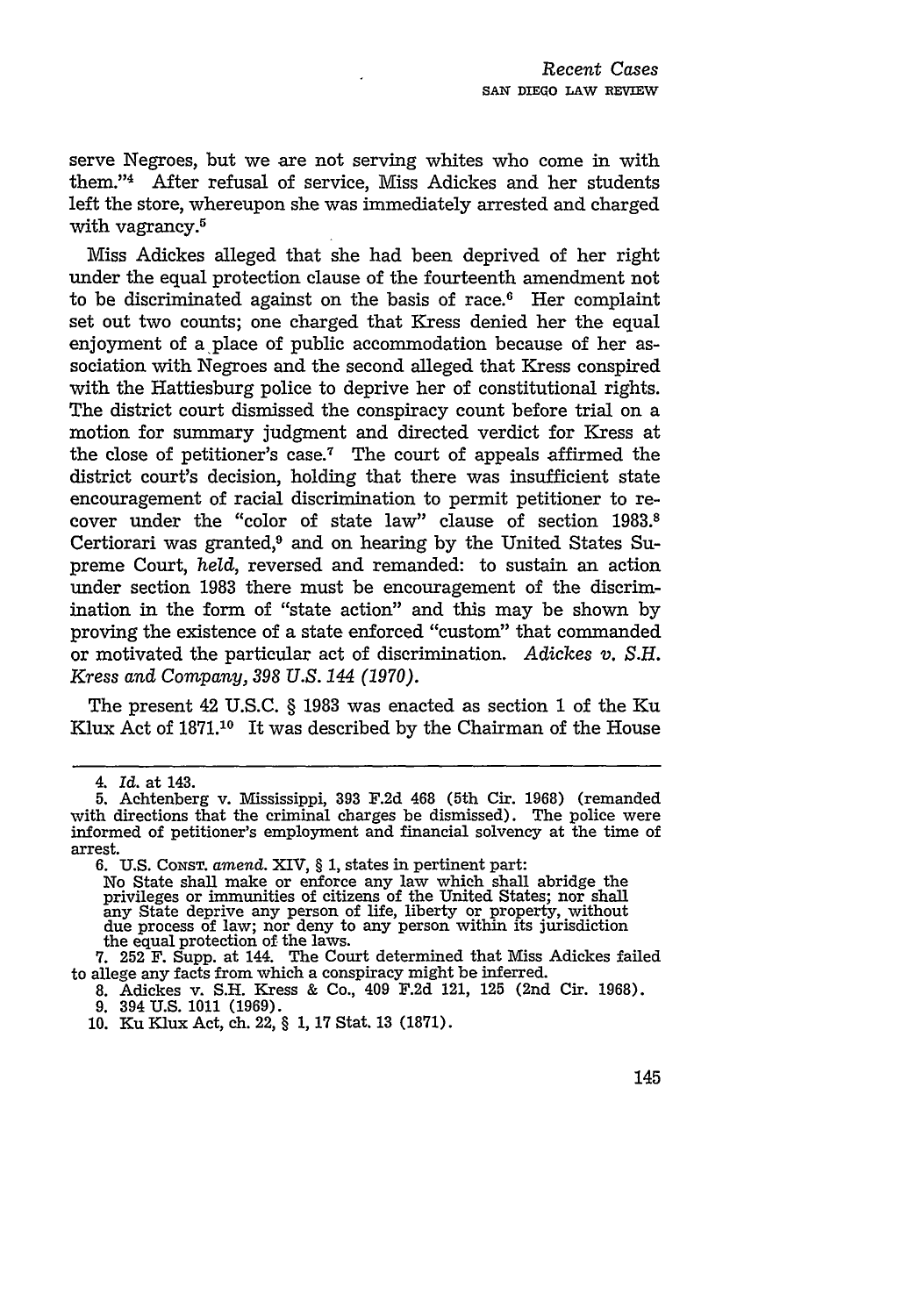Select Committee, which drafted this legislation,<sup>11</sup> as modeled after section 2 of the Civil Rights Act of  $1866$ <sup>:12</sup> a criminal provision that also contained language which forbade certain acts by any person "under color of any law, statute, ordinance, regulation, or custom." The Civil Rights Act of 1866 was enacted during the reconstruction era and the obvious congressional intent was to eliminate the evils of state encouraged discrimination. In 1871, faced with the terrorist tactics of the Ku Klux Klan, Congress enacted additional civil rights legislation in the form of the Ku Klux Act. Section 1 of this act provided for damages relief for private discrimination. It is not clear whether Congress intended this section to be directed at acts of discrimination that were purely private in nature or to be directed at state encouraged discrimination.<sup>13</sup> However, the judicial interpretation of both the 1866 and the 1871 Acts is that state encouragement in the form of "state action" is a necessary requirement to their application. The Supreme Court in the *Civil Rights Cases'4* held that the 1866 Act was constitutional under the fourteenth amendment and thereby subject to the amendment's limitations.'5 The Court held that the fourteenth amendment cannot be used to sanction legislation which compels a private citizen not to discriminate on the basis of race. The amendment was interpreted as applying only to discrimination by the states. Therefore, with section 1983 being founded upon the 1866 Act, it is legislation authorized by the fourteenth amendment'6 and limited to a requirement of "state action."

Section 1983 is, by its own language, limited to activity "under

11. CONG. GLOBE, 42nd Cong., 1st Sess., App. 68 (1871) (statement by Representative Shellabarger). 12. Civil Rights Act, ch. **31,** § 2, 14 Stat. 27 (1866).

13. For a thorough examination of the legislative history and intent of the 1866 Civil Rights Act and the 1871 Ku Klux Act, see, Adickes v. S.H. Kress & Co., 398 U.S. 144 (1970); Jones v. Alfred H. Mayer Co., 392 U.S. 409 (1968).

14. 109 U.S. 3 (1883). 15. Prior to the adoption of the fourteenth amendment, in 1868, the constitutional legality of the 1866 Act had to spring from the thirteenth amendment. Had this legislation been declared constitutional under the thirteenth amendment it could have been directed at acts of individuals, whether sanctioned by "state action" or not. However, there was doubt as to this act being fully authorized by that amendment. When the fourteenth amendment was adopted, it became obvious that this legislation was at least constitutional under that amendment. Therefore the Court never found the necessity to inquire as to the constitutionality of the 1866 Act under the thirteenth amendment. Thus, the crucial question of which amendment controlled the 1866 Act was resolved in favor of the fourteenth amendment and the requirement of "state action" to show a violation of civil rights was established.

16. U.S. Const. amend. XIV, § 5, states in pertinent part:<br>16. U.S. Const. amend. XIV, § 5, states in pertinent part:<br>The Congress shall have the power to enforce, by appropriate legislation, the provisions of this article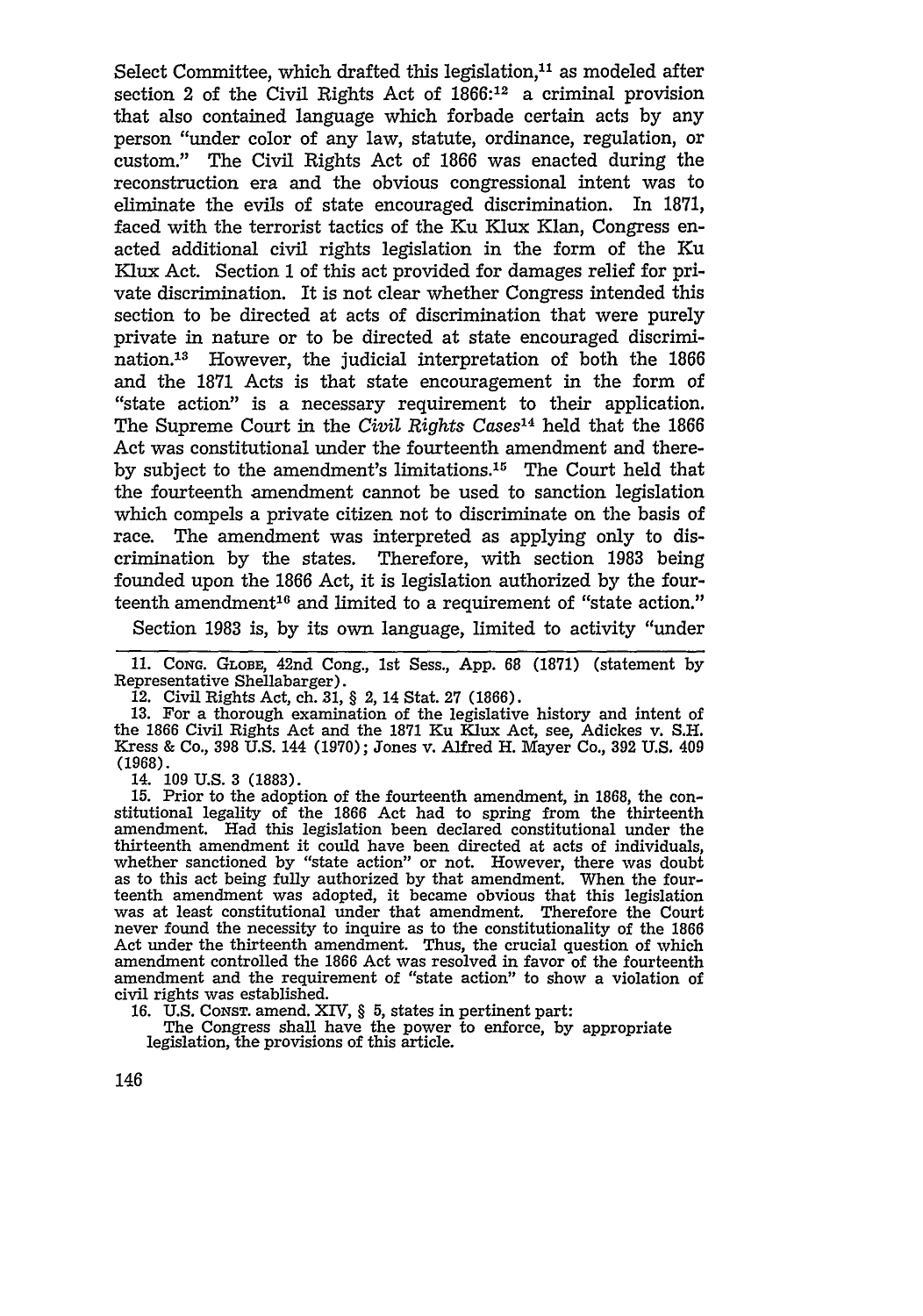color" of law. In cases under this section "under color" of law has consistently been treated as the equivalent of the "state action" required by the fourteenth amendment. $17$  There has been a consistency of treating the two phrases as synonymous, but the only thing constant about the concept of "state action" has been change. Originally the interpretation was that only action *authorized* under state law fell within the purview of the statute.<sup>18</sup> The Supreme Court rejected this interpretation in *United States v. Classic,19* a criminal case which required interpretation of the phrase "under color" of law. The Court held that misuse of power by one *clothed with authority* of state law was action "under color" of state law.20 Further change was brought about by the Court in *Screws v. United States,2'* where it held that "under color" of law meant under *pretense* of *law.22* In *Monroe v. Pape,23* the *Screws* and *Classic* tests were applied and a civil action under section 1983 was allowed against police officers for an illegal search and detention. Conduct is "under color" of state law if those persons engaged in the activity are clothed with the authority of the state and are purporting to act thereunder, whether or not the conduct complained of was authorized or, indeed, even if it was proscribed by state law.<sup>24</sup>

Though "under color" of law no longer needed to be state authorized conduct, some positive involvement by the state was still necessary. In *Williams v. Howard Johnson's Restaurant,25* the distinction between activities required by the state and those carried out by voluntary choice and without compulsion was discussed. It was decided that unless actions are performed in obedience to some *positive provision* of *state law* they do not furnish a basis for action under the fourteenth amendment. <sup>26</sup>*Williams v. Hot*

- 22. *Id.* at 111.
- **23. 365 U.S. 167 (1961).**

24. *See,* e.g., Williams v. United States, 341 U.S. 97 (1951); Basista v. Weir, 340 F.2d 74 (3rd Cir. 1965); Marshall v. Sawyer, 301 F.2d **639** (9th Cir. 1962).

- 25. 268 F.2d 845 (4th Cir. 1959).
- 26. *Id.* at 847.

**<sup>17.</sup>** Monroe v. Pape, **365 U.S. 167, 187 (1961);** see, e.g., Evans v. Newton, 382 U.S. 296 (1966); Terry v. Adams, 345 U.S. 461 (1953); Smith v. Allwright, **321** U.S. 649 (1944).

<sup>18.</sup> *See,* e.g., Lane v. Wilson, **307** U.S. 268 **(1939);** Nixon v. Herndon, **273** U.S. 536 (1927).

<sup>19. 313</sup> U.S. 299 (1941).

<sup>20.</sup> *Id.* at 326.

<sup>21.</sup> **325** U.S. 91 (1945).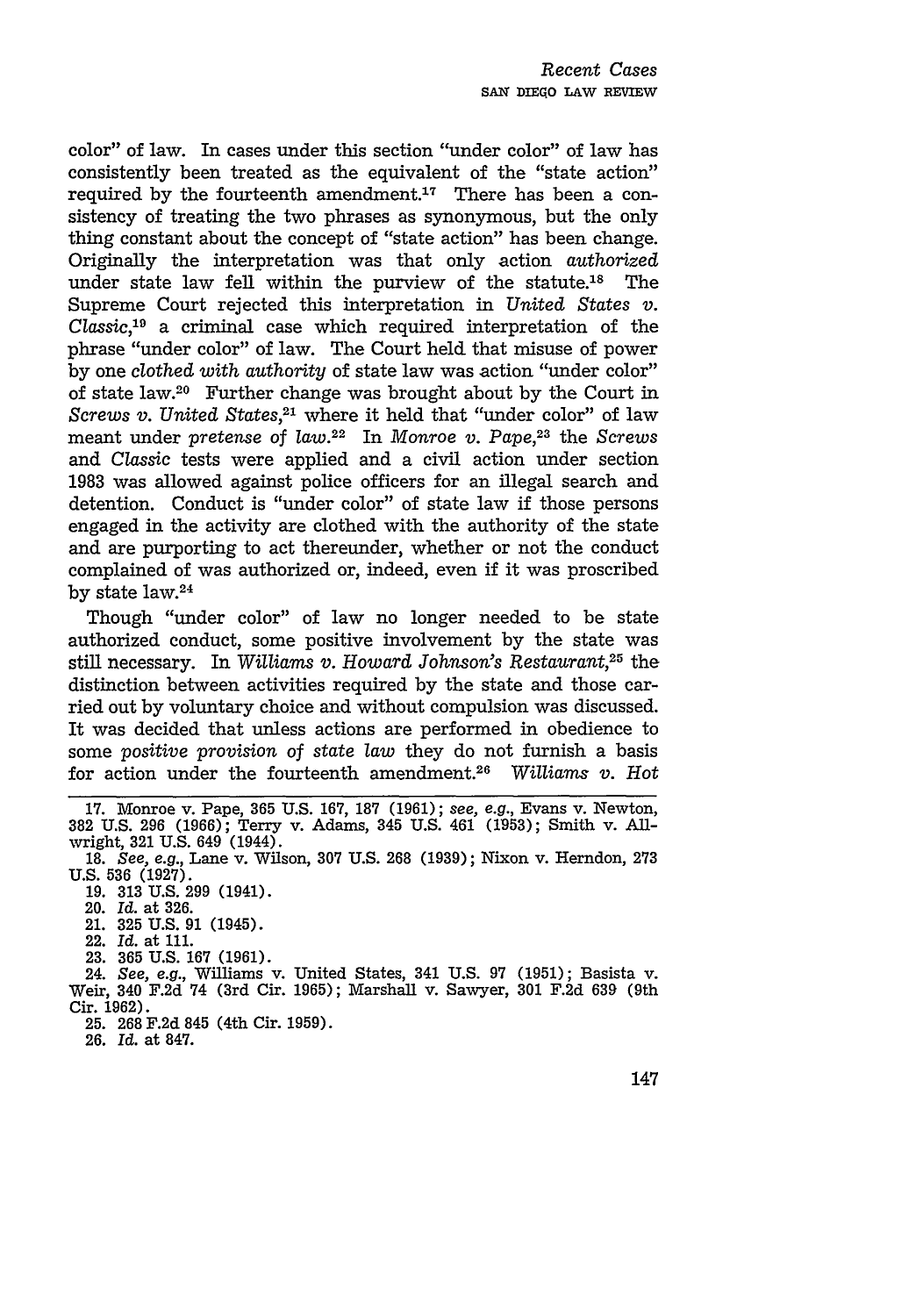*Shoppes, Inc.*<sup>27</sup> involved a state statute that required segregation of certain public accommodations and the manager of a restaurant thought it compelled him to refuse service to a Negro. The circuit court held it possible that the statute might be interpreted as not applying to restaurants, and for there to be the necessary "state action" it would have to apply directly to restaurants. The Supreme Court further delineated the amount of state involvement required to constitute "state action" in *Burton v. Wilmington Parking Authority.28* Burton, a Negro, was refused service in a restaurant, operated by a private corporation, under lease in a building owned by the Parking Authority, an agency of the state. The Court found that the state, through its manifestations (allowing discrimination in a building owned by it) had become involved to a significant extent and this constituted the necessary "state action."

Further change in the concept of "state action" was brought about by the sit-in cases. In *Peterson v. City of Greenville,29* and in *Robinson v. Florida,30* the Supreme Court determined that state statutes requiring segregation in facilities and services in restaurants, though obviously unconstitutional and unenforceable, were in themselves sufficient to constitute "state action." Therefore, the states could not punish, as trespassers, Negroes who had been refused service in the restaurants. The Court in *Lombard v. Louisiana,3 <sup>1</sup>*held that a state could not achieve the result of maintaining racially segregated private restaurant facilities by official command of the Chief of Police, whose command had at least as much coercive effect as an ordinance. Though there were no statutes requiring segregation, the Court held that a state or a city may act as an authority through its executives just as it can through its legislative body. $32$  Trespass convictions of Negroes attempting to be served were reversed.

Possibly the broadest application of the concept of "state action" to date is the Supreme Court's holding in *Reitman v. Mulkey.38* In an action for damages, the Court upheld the right of an individual to recover against a private landlord where his racial discrimination had been encouraged by the state. In 1965 the California Constitution was amended through a state wide referendum vote, which repealed existing anti-discriminatory housing legisla-

**<sup>27. 293</sup> F.2d 835 (D.C.** Cir. **1961). 28. 365 U.S. 715 (1961). 29. 373 U.S.** 244 **(1963). 30. 378 U.S. 153** (1964). **31. 373 U.S. 267 (1963). 32.** *Id.* at **273. 33. 387 U.S. 369 (1967).**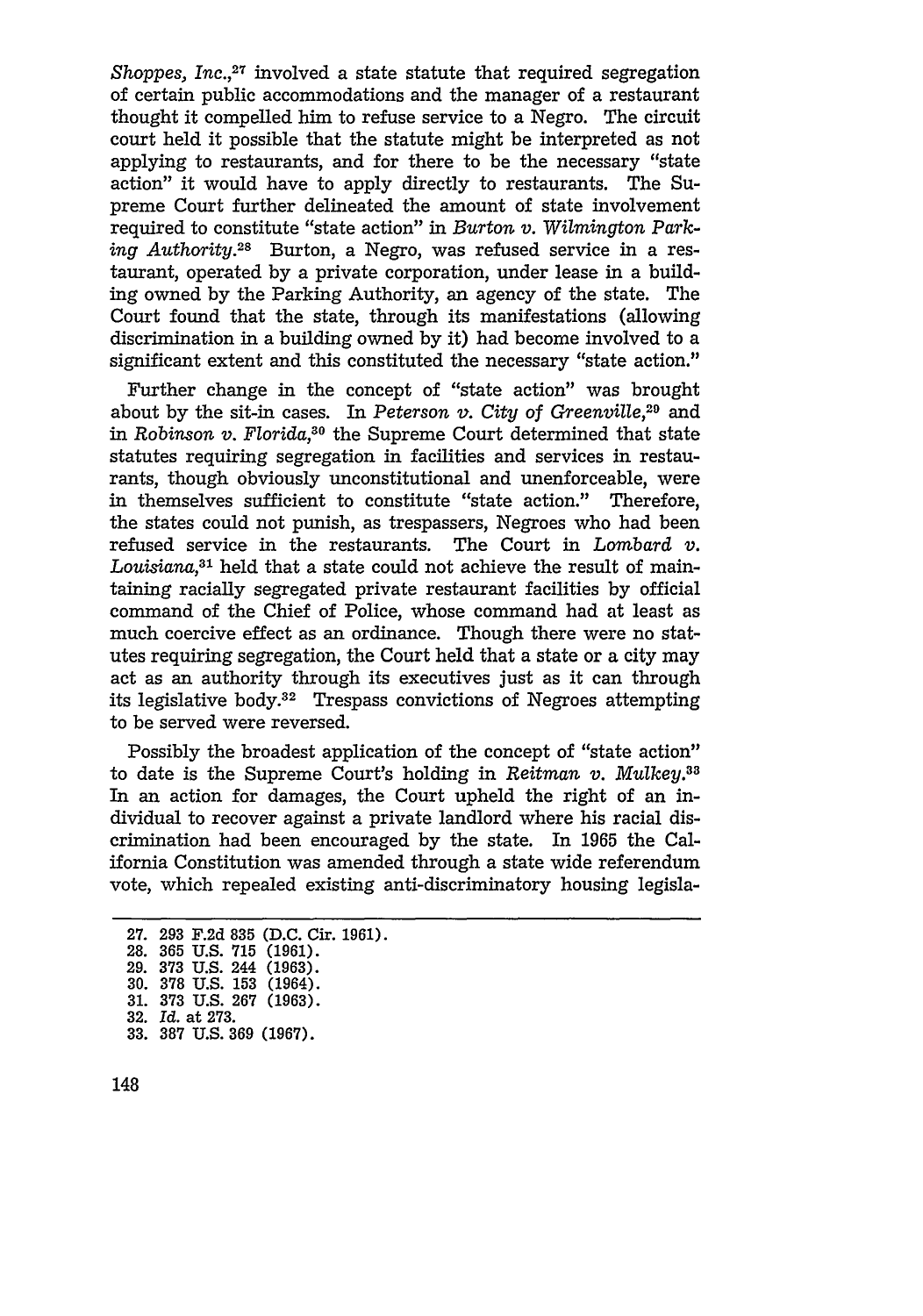tion.34 This amendment gave property owners absolute discretion to refuse to sell or rent to anyone they chose. The Court held this amendment to be an unconstitutional state encouragement of racial discrimination. Though the amendment made no mention of race or any other specific grounds for discrimination, and technically was neutral (it did not command anyone to discriminate), it was still found to be state involvement and encouragement, thereby meeting the test of "state action."

The now widely used Civil Rights Act of 196435 and the 1871 Ku Klux Act are both directed towards state encouraged private discrimination although each provides a different remedy. The 1871 Act provides damages relief while the 1964 Act provides only injunctive or removal relief. Judicial interpretation of what constitutes the necessary state involvement under the 1964 Act and what constitutes the necessary state involvement under the 1871 Act appears to be different even though the language of the statutes in this respect is identical.36 The difference appears to be one of degree of involvement. Amount of state involvement necessary to establish "state action" under the 1871 Act is greater than the amount required to show "state action" under the 1964 Act. A clear cut violation of the 1964 Act will not necessarily establish the required "state action" to sustain a suit under the **1871** Act. The Supreme Court, in an interpretation of "state action" under the 1964 Act, set aside a state criminal trespass conviction in *Harm v. City* of Rock *Hill,37* holding that the defendant had a right to be served at a lunch counter, and the refusal of service and subsequent

<sup>34.</sup> CALIF. CoNsT. art. **1,** § 26, states in pertinent part: Neither the State nor any subdivision or agency thereof shall<br>deny, limit or abridge, directly or indirectly, the right of any per-<br>son, who is willing or desires to sell, lease or rent any part or all of<br>his real property

**<sup>35.</sup>** 42 **U.S.C.** § 2000(a) (1964), in essence **. . .** provides for injunctive relief or removal from state courts in cases where discrimination or segregation has occurred in places of public accommodation. This includes discrimination carried out under color of state law, statutes, ordinances or regulations, or carried on under color of custom or usage. For the purposes of this statute, public accommodations include, among other things, restaurants and lunch counters.

**<sup>36.</sup>** Ku Klux Act of **1871,** 42 **U.S.C.** § **1983** (1964), and Civil Rights Act of 1964, 42 U.S.C. § 2000 (1964).

**<sup>37.</sup>** 379 U.S. 306 (1964).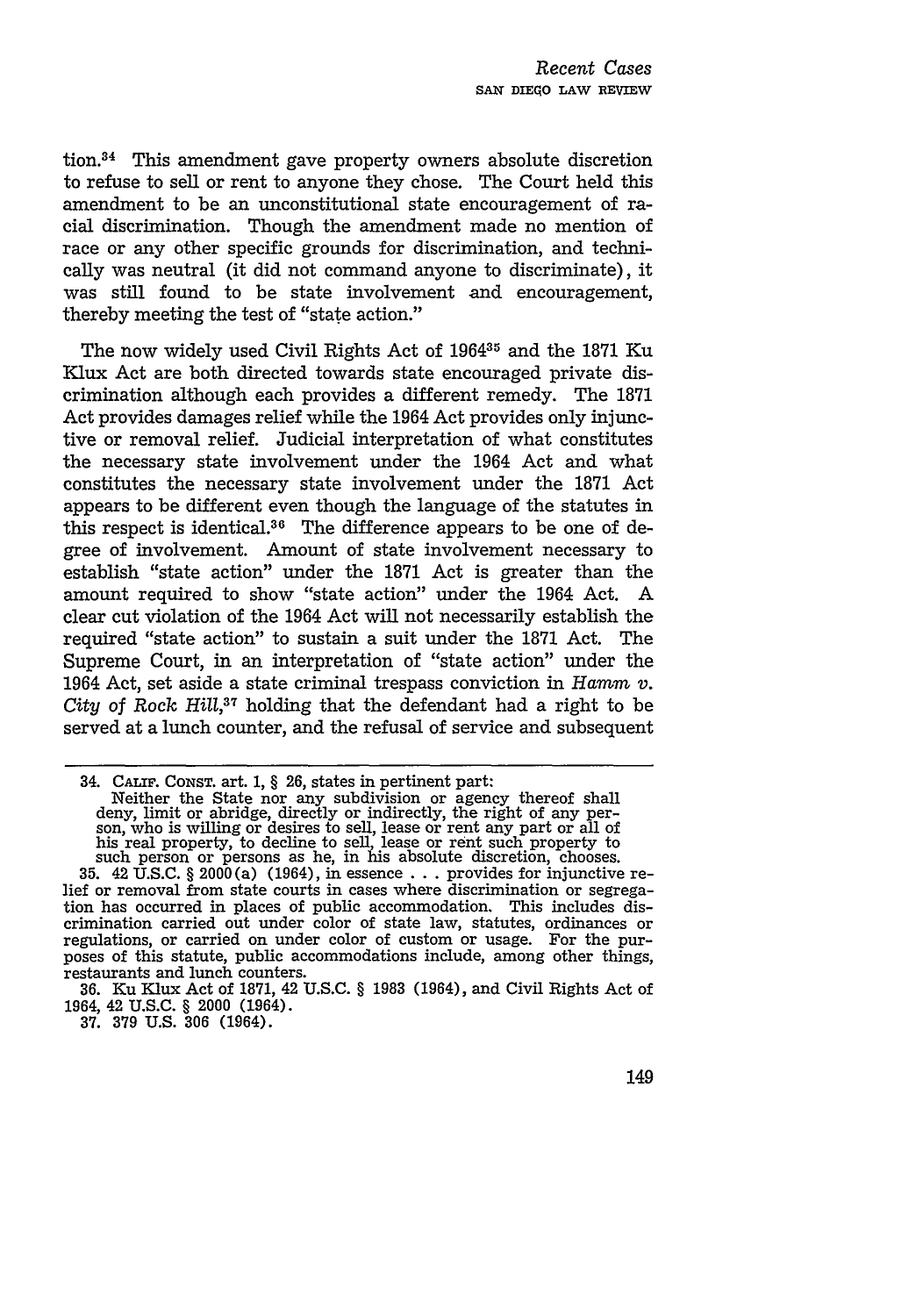arrest was in violation of the 1964 Act. In *Georgia v. Rachel"8* the Court set aside a trespass conviction and held that the defendant had the right to remain and be served at a restaurant. Refusal of service and arrest was in violation of the 1964 Act. In Achtenburg v. Mississippi<sup>39</sup> the circuit court directed that the criminal (vagrancy) charges against Miss Adickes be dismissed, holding that there had been a violation of the 1964 Act.<sup>40</sup> But in Miss Adickes' suit against Kress, neither the trial court nor the court of appeals felt there was the necessary state involvement to sustain an action under section 1983.

Alternative methods of accomplishing reversal were available to the Supreme Court in *Adickes v. S.H. Kress &* CO.41 First, and probably the easiest approach, would have been for the Court to examine the Mississippi trespass statute,42 apply the *Reitman* standard, declare the statute unconstitutional, and rule that it encouraged discrimination, thereby finding the necessary "state action."<sup>43</sup> Had the Court done this it would have acted consistently with *Reitman* and a further clarification of the concept of "state action" would have been accomplished. By not doing so it would appear that the Court is tacitly approving a double standard; one for civil rights in the area of property ownership and a different one for civil rights in the more intangible area of human rights. Secondly,

42. Mrss. Cone 1942, § 2046.5, states in pertinent part:<br>
(1) Every person, firm or corporation engaged in any public<br>
business, trade or profession of any kind whatsoever in the State<br>
of Mississippi, including, but not sires to do business with, and is further authorized and empow-<br>ered to refuse to sell to, wait upon or serve any person. **..**<br>(3) Any person who enters a public place of business with, and is further authorized and empow-

is requested or ordered to leave therefrom . . . and . . . refuses<br>so to do, shall be guilty of a trespass . . . .<br>43. Adickes v. S.H. Kress & Co., 398 U.S. 144, 188. Mr. Justice Brennan,

concurring and dissenting in part, makes a thorough examination of the Mississippi trespass statute and the historical context in which it was enacted. Through this, and looking to the overall scheme of Mississippi's encouragement of discrimination, he would declare the statute an unconstitutional encouragement of racial discrimination and thereby find the necessary "state action." Mr. Justice Brennan also rejects the majority's intimation that private discrimination might be "state action" only where the private person acted under compulsion imposed by the state. He contends that *Peterson* and *Lombard* establish that when a state policy en- forces private discrimination in places of public accommodation, it makes such private discrimination unconstitutional "state action," regardless of whether or not the discrimination was motivated or influenced by it.

<sup>38. 384</sup> U.S. 780 (1966).

<sup>39. 393</sup> F.2d 468 (Sth Cir. 1968).

<sup>40.</sup> *Id.* at 474. The charge of vagrancy was labeled utterly baseless. 41. 398 U.S. 144.<br>42. MISS. CODE 1942, § 2046.5, states in pertinent part: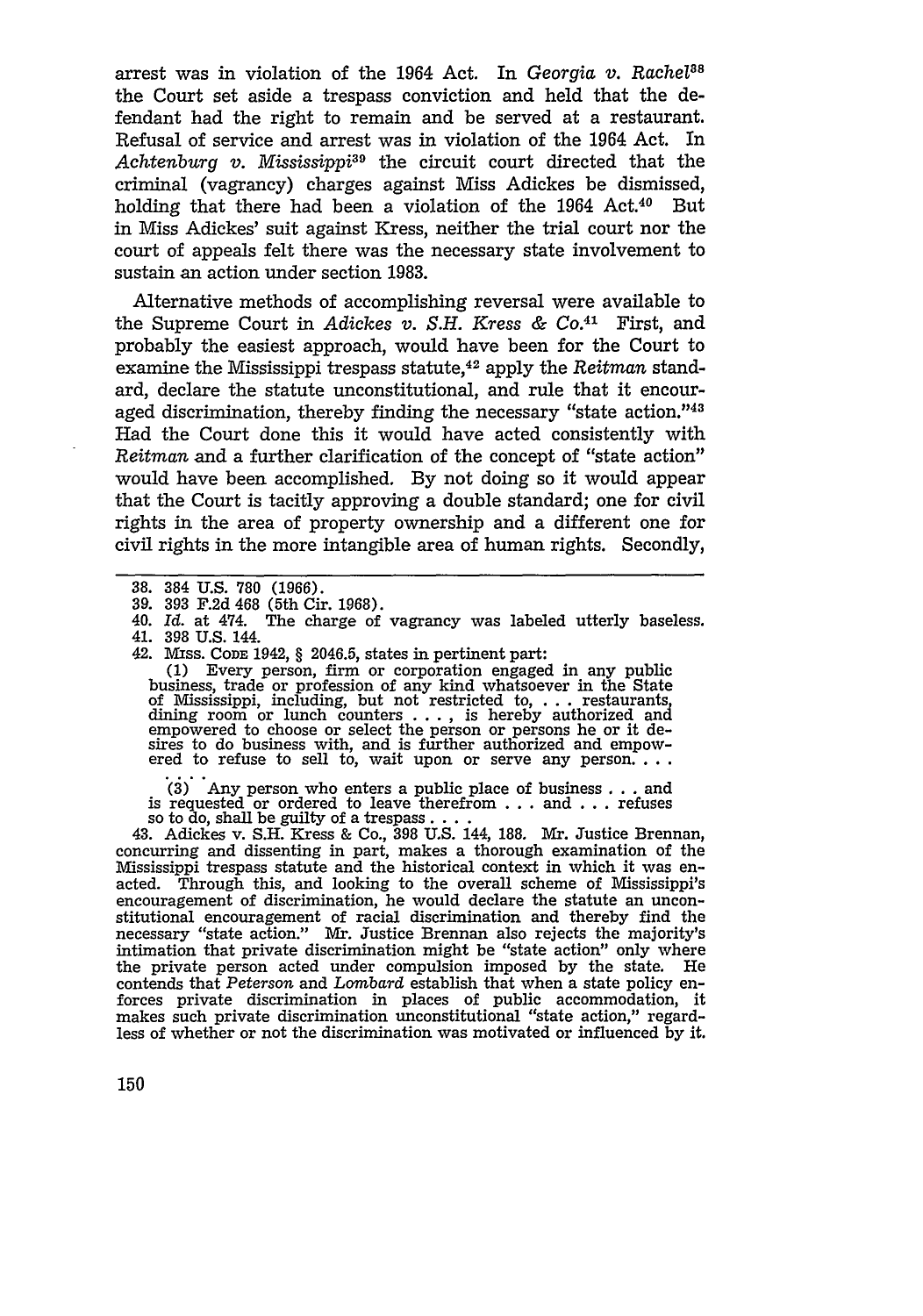the Court could have eliminated the difference between "state action" or "under color" of law under the 1964 Civil Rights Act and the meaning of those terms under the 1871 Act. By simply holding that the requirement of "under color" of law of section 1983 shall be the same as that of the 1964 Civil Rights Act and shall be applied accordingly, the Court could have established a single standard that would have been a giant step forward in the elimination of the evils of racial discrimination. Thirdly, and undoubtedly the most radical approach, the Court could have eliminated the need for "state action" (in regard to facilities held open to the public) as a requirement to show a violation of rights protected under the fourteenth amendment, by extending the holding of *United States v. Guest.4 <sup>4</sup>*In *Guest* Mr. Justice Brennan, concurring and dissenting in part, said:

A majority of the members of the Court expresses the view today that  $\S$  5 [of the fourteenth amendment] empowers Congress to enact laws punishing *all* conspiracies to interfere with the exercise of Fourteenth Amendment rights, whether or not state officers or others acting under color of state law are implicated in the conspiracy. <sup>45</sup>

As the Court determined in *Marsh v. Alabama:*

Ownership does not always mean absolute dominion. The more an owner, for his advantage, opens up his property for the use by the public in general, the more do his rights become circumscribed by statutory and constitutional rights of those who use **it.46**

There is no aura of constitutional protected privacy about a restaurant, as there is about one's home. Access by the public is the very reason for its existence. This approach might not be as radical as would appear at first glance for there is some support for such a holding.<sup>47</sup>

Instead of taking any of the alternative approaches discussed above, the Court, through an examination of the legislative intent and history of judicial interpretation of the 1871 Act, chose to reaffirm the need for "state action." It did however, broaden the range of what constitutes "state action" in the area of "custom or usage" as set out in section 1983. "Custom or usage" arguments

<sup>44.</sup> **383** U.S. 745 (1966).

<sup>45.</sup> *Id.* at 782.

<sup>46. 326</sup> U.S. 501, 506 (1946).

<sup>47.</sup> *See* Silard, *A Constitutional Forecast: Demise of the* "State *Action"* Limit on the *Equal Protection Guarantee*, 66 COLUM. L. REV. 855 (1966).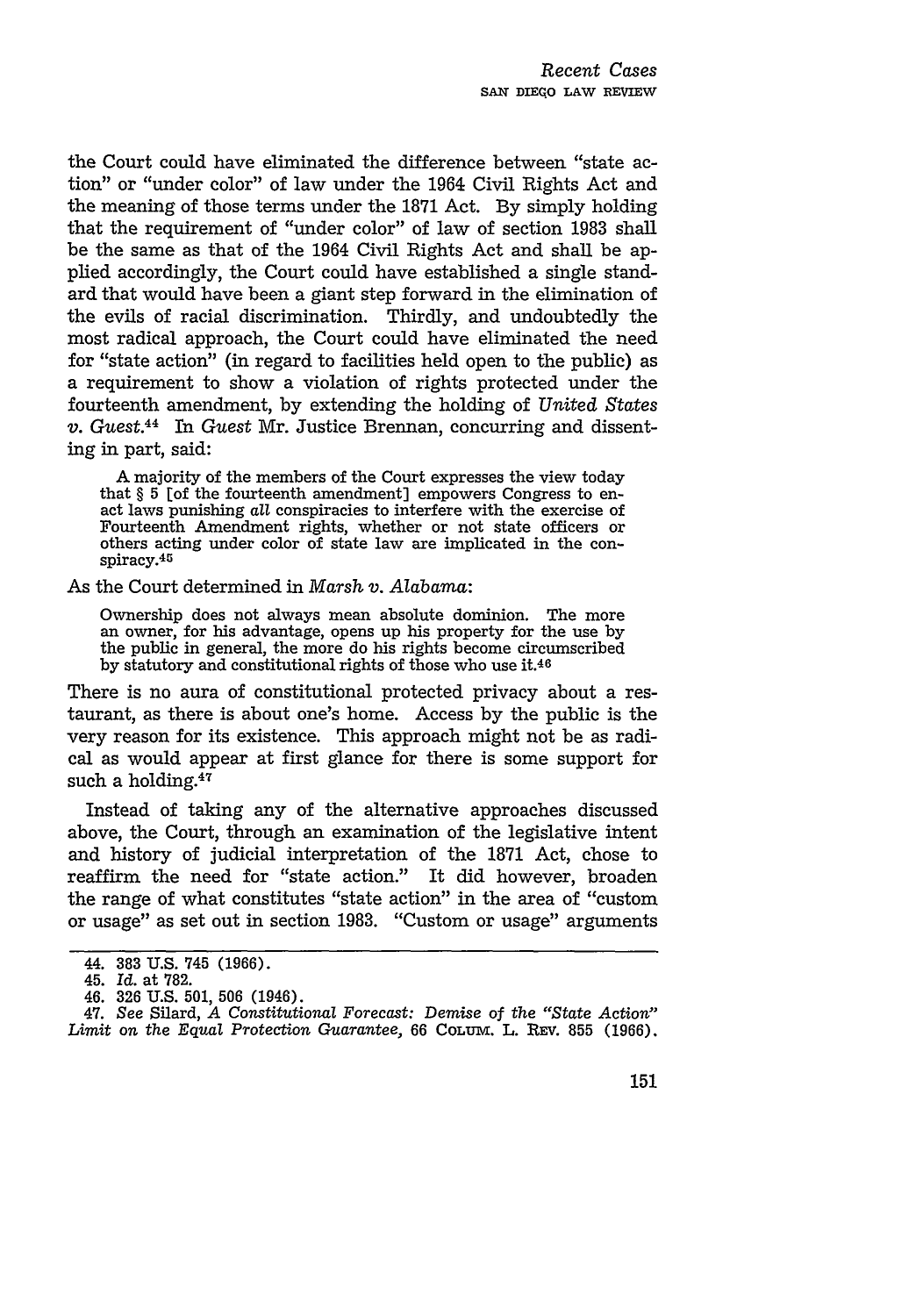have been employed previously in attempts to convince courts that acts of discrimination were in violation of rights protected under the fourteenth amendment. But the courts have been very quick to find that there was no "custom or usage" or to rule that there was no "state action" involved in any "custom or usage."<sup>48</sup> Previously the courts have rejected "custom or usage" arguments by the expedience of the supposition that the customs of the people of a state do not constitute "state action" within the prohibition of the fourteenth amendment and looking no further. The *Adickes* Court likewise determined that the customs of the people do not constitute "state action" but it went on to hold that if these customs had the force of law by virtue of persistent practices of state officials they would constitute "state action" within the prohibition of the fourteenth amendment. The Court implied that private discrimination might be "state action" only where the private person acted because he was *motivated* by a state enforced custom.<sup>49</sup> The Court fairly well summed up its holding in the statement:

For state action purposes it makes no difference of course whether the racially discriminatory act by the private party is compelled by a statutory provision or by a custom having the force of law-in either case it is the State that has commanded the result by its law.50

At this time there is not, and probably never will be, a uniform criteria for determining if a "custom or usage" has or does not have the force of law necessary to constitute "state action." Obviously this will have to be decided on a case by case basis. But the Court did set some guidelines applicable to the instant case. Both the district court<sup> $51$ </sup> and the majority opinion of the court of appeals52 held that for the relevant "custom" to have the force of law it would be necessary to show that the "custom" existed throughout the entire state. The Supreme Court rejected this and held it was not necessary for the "custom" to be state wide, but it could have the force of law even if it was a "custom" within a political subdivision of a state. $53$  The Court determined

**53.** 398 **U.S.** at **173.**

<sup>48.</sup> *See, e.g.,* Adickes v. S.H. Kress & Co., 409 F.2d 121 (2nd Cir. 1968); Williams v. Howard Johnson's, Inc., 323 F.2d 102 (4th Cir. 1963); Williams v. Hot Shoppes, Inc., 293 F.2d 835 (D.C. Cir. 1961); Slack v. Atlantic White Tower System, Inc., 181 F. Supp. 124, aff'd. 284 F.2d 746 (4th Cir. 1960); Williams v. Howard Johnson's Restaurant, 268 F.2d 854 (4th Cir. 1959). 49. *But see* Adickes v. **S.H.** Kress & Co., 398 U.S. at 192 (Brennan, **J.,** concurring and dissenting in part); Peterson v. City of Greenville, 373 U.S. at 251-53 (Harlan, **J.,** concurring in result).

<sup>50. 398</sup> **U.S.** at 171.

<sup>51.</sup> Adickes v. S.H. Kress & Co., 252 F. Supp. 140.

<sup>52.</sup> Adickes v. S.H. Kress & Co., 409 F.2d 121.